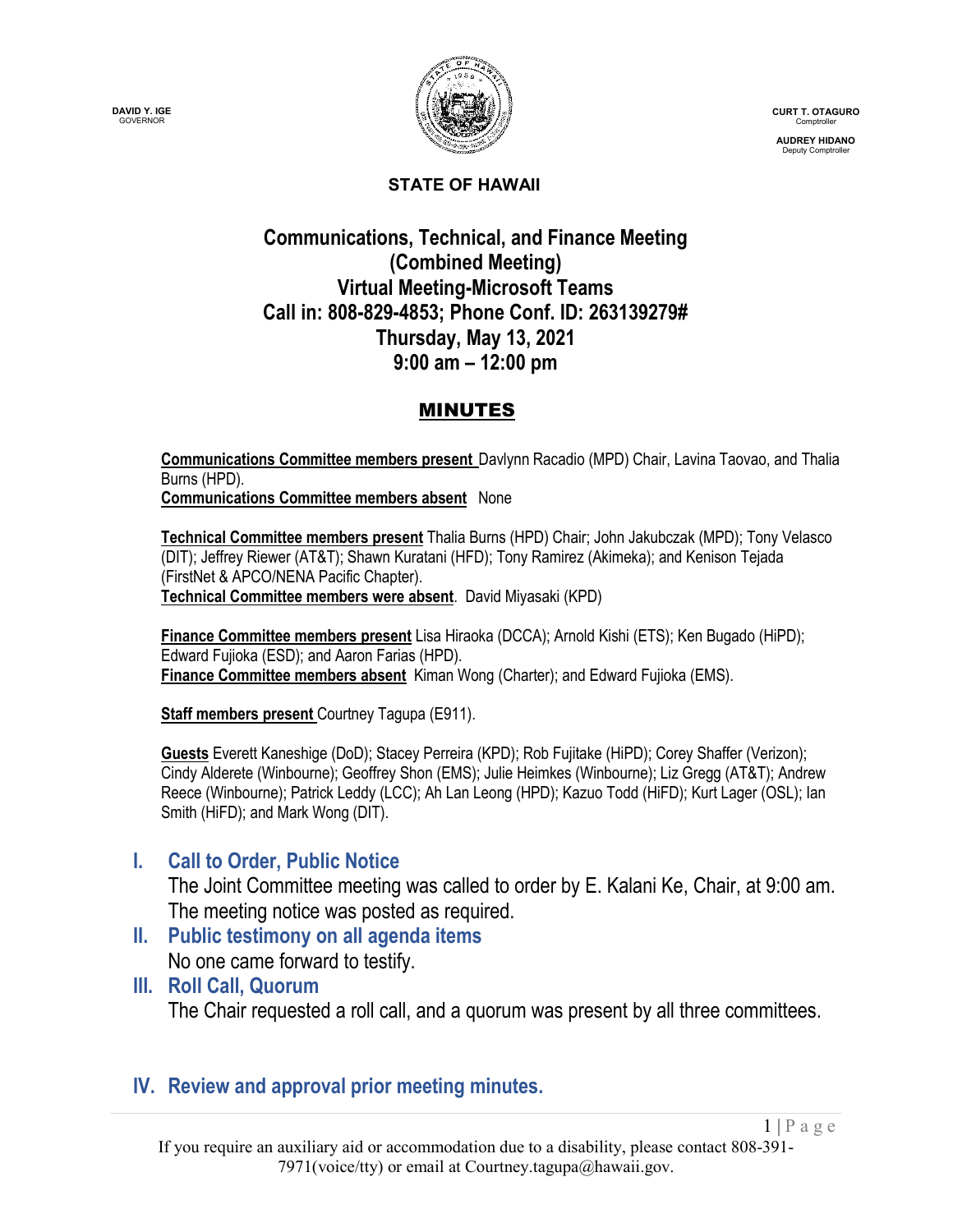Ken Bugado motioned to approve the meeting minutes of the last meeting**.** Jeffrey Riewer seconded the motion. There was a roll call vote taken, and the vote was unanimous by the committee members present.

**V. Update on Kauai Transition to NG911 meeting – Kalani Ke.** Kalani Ke was able to meet with the KPD IT coordinator to go over the first steps and provide feedback to the county IT. As a result, we should have more information to report next month.

- **VI. Winbourne Consulting, LLC Update – Andrew Reece, Cindy Alderete, Julie Heimkes**
	- 1. Agenda
		- i. Schedule on-site PSAP visits.

| Monday, May 24    | Molokai PSAP         |
|-------------------|----------------------|
| Tuesday, May 25   | Maui PSAP            |
| Wednesday, May 26 | <b>Honolulu PSAP</b> |
| Thursday, May 27  | Hawaii PSAP          |
| Friday, May 28    | Kauai PSAP           |
|                   |                      |

- ii. The proposed PSAP Site Visited Agenda was presented.
- iii. Deliverable 5
	- 1. Examine the use of existing commercial and or communications infrastructure.
	- 2. Evaluate hosted versus on-premise services.
	- 3. Data gathering to determine the optimal design.
	- 4. Applications beyond 9-1-1
	- 5. Redundancy & Diversity
	- 6. NENA i3 compliance
	- 7. CPE Solutions & Integration
- iv. Deliverable 6
	- 1. Meeting state & federal standards.
	- 2. Cost analysis.
	- 3. The final recommendation for hosted or on-premise services.
	- 4. Logical & achievable timeline.

# **VII. Committee Updates by Committee Chairs**

- a. Communications Committee Davlynn Racadio
	- Stacey Perreira an update of HB 73 which has changed, and HR is responsible for reporting their recommendations to the Governor. Rep. Nakamura recommended that testimony in support of HB 73 be sent to the Governor. Stacey has provided information regarding how to submit your testimony.
- b. Technical Committee Thalia Burns
	- i. Educational Investigative Committee Jeffrey Riewer The ED reported that the training would start on May 26, 2021. APCO will cater to a Hawaii-only class. The class will not require students to attend at the same time.
	- ii. ICTE Investigative Committee- Everett Kaneshige The APCO Nexus conference will begin on May 26-27, 2021. The meeting will be conducted with a schedule of different disaster scenarios that will be discussed based on NG911.
	- iii. Request approval for:
		- 1. FY 2021 APCO Certification Program Total headcount 14; O/T costs \$32,594 ; Fees \$5,306; Total Cost \$37,900.

 $2 | P \text{ a ge}$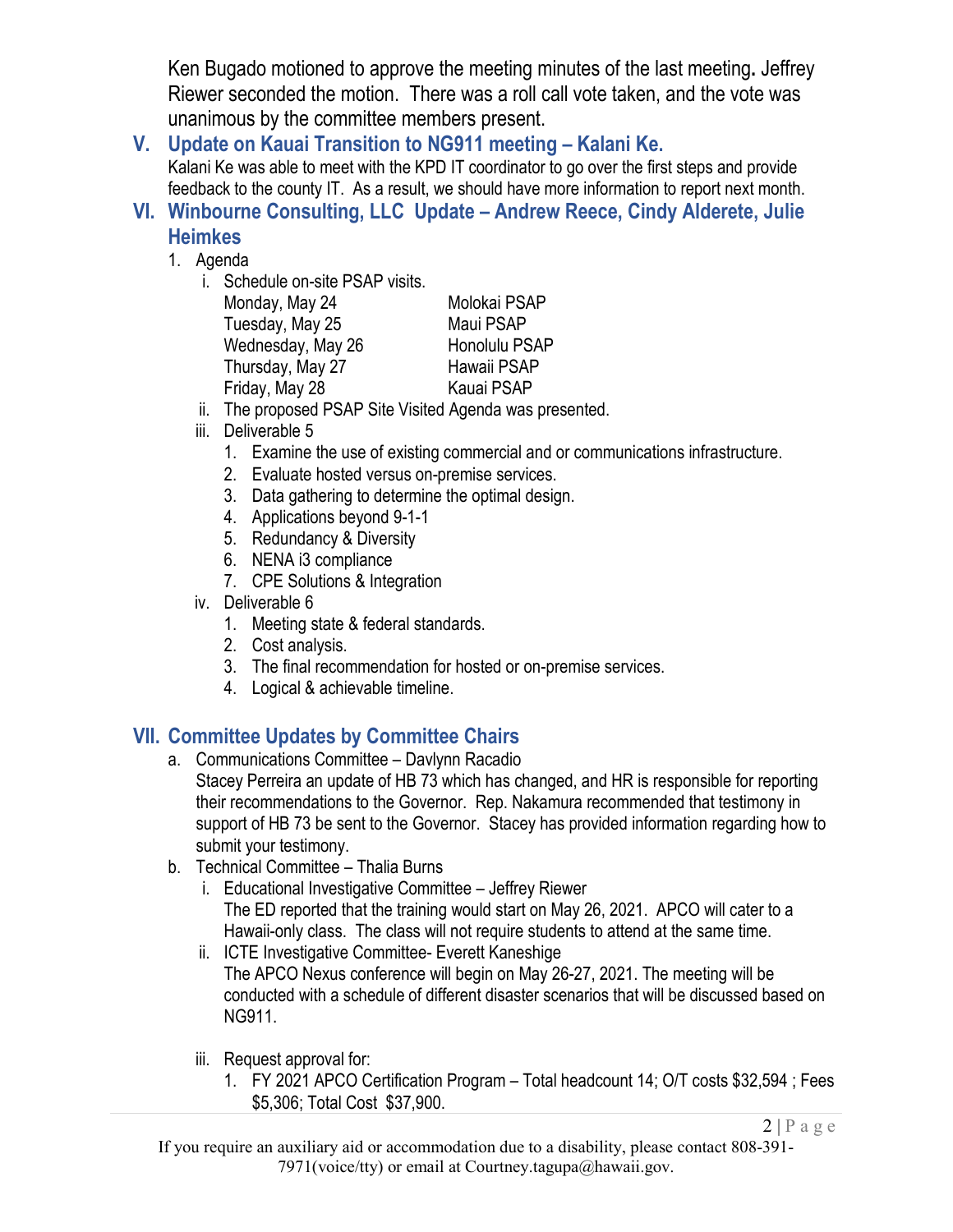Jeffrey Riewer motioned to approve. Kennision Tejada seconded the motion. A roll call vote was taken that resulted in a unanimous vote to approve the motion.

2. EMS-for Navigator Conference, July 13-15, 2021, Las Vegas - \$11,150 (includes a fee for classes).

John Jakubczak motioned to amend the amount of the conference to \$4,000. Tony Ramirez seconded the motion. A roll call vote of the Technical Committee was taken, resulting in a unanimous vote in favor of the amendment.

John Jakubzak subsequently motioned to approve the amended request. Jeffrey Riewer seconded the motion. A roll call vote of the Technical Committee was taken, resulting in a unanimous vote in favor of the motion.

- 3. MPD- Taxes on purchase of recorder system -\$53,707.03 This matter was deferred until next month.
- 4. A request by HiFD for APCO CTO training was deferred until next month.
- c. Finance Committee Kiman Wong
	- i. Report on Monthly and Y-T-D Cash Flow The ED provided an update of the monthly cash flow in Kiman Wong's absence.
	- ii. Appointment of Clyde Holokai to the Finance Committee. John Jakubczak motioned to approve Clyde Holokai to the Finance Committee based on the recommendation of Finance Committee Chair, Kiman Wong who was excused from the meeting.
	- iii. Request funding approval for:
		- 1. FY 2021 APCO Certification Program Total headcount 14; O/T costs \$32,594 ; Fees \$5,306; Total Cost \$37,900.

Lisa Hiraoka motioned to approve the funding request. Arnold Kishi seconded the motion. A roll call vote of the Finance Committee was taken, resulting in a unanimous vote by all the Finance Committee members in favor of the motion.

2. EMS-for Navigator Conference, July 13-15, 2021, Las Vegas - \$4,000 (includes a fee for classes)

Lisa Hiraoka motioned to approve. Arnold Kishi seconded the motion. A roll vote was taken and it was unanimous by all Finance Committee members present.

- 3. MPD- Taxes on purchase of OCR system-\$53,707.03. This matter has been differed until next month.
- 4. A request for funding by HiFD for APCO CTO training was deferred until next month.

## **VIII. PSAP Status Updates**

- a. Kauai KPD Stacey Perreira for E. Kalani Ke Staffing: two openings. Current trainee is advancing her training to the console.
- b. Oahu HPD Aaron Farias Vacanies: 3 for 911 emergency response operators. Police communications officers applicants going through continuous recruitment but still 23 vacancies exist.
- c. Oahu HFD Shawn Kuratani. 1 transfer will fill an existing vacancy due to a promotion.
- d. Oahu EMS Edward Fujioka 4 new relievers complete CAD training; are now in Radio Training, and then Call taking training for 6 month to 2 years.
- e. Maui/Molokai MPD Davlynn Racadio for John Jakubczak List of potential applicants is being reviewed. Molokai still experiencing staffing shortage. Maui continues to keep a healthy staff in the midst of COVID-19.
- f. Hawaii PD Kenneth Bugado, Jr.